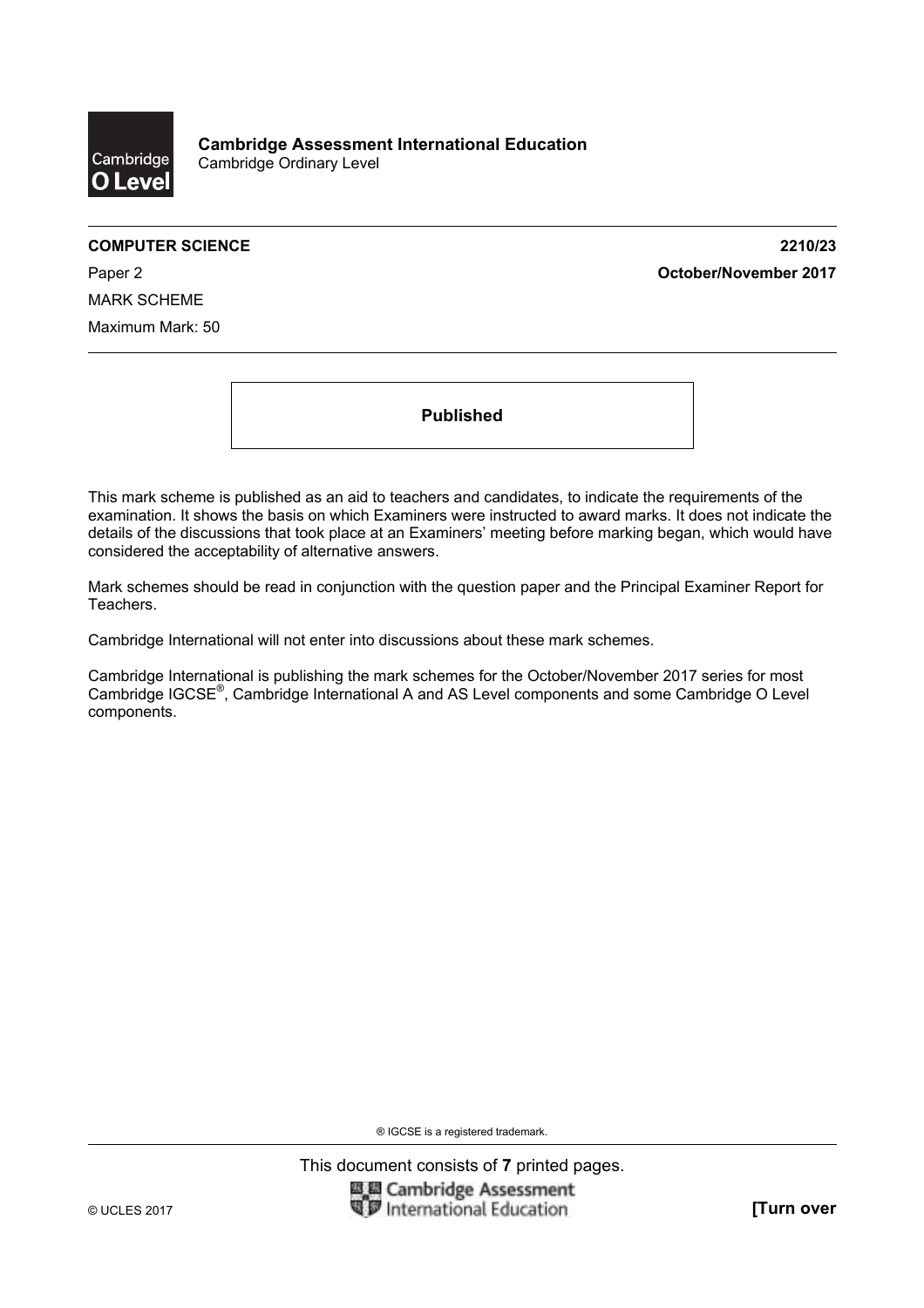## 2210/23 Cambridge O Level – Mark Scheme **PUBLISHED**

| Question | <b>Answer</b>                                                                                          |   |  |  |  |
|----------|--------------------------------------------------------------------------------------------------------|---|--|--|--|
| 1(a)(i)  | 1 mark per bullet:                                                                                     | 3 |  |  |  |
|          | At least one array declaration<br>$\bullet$<br>At least one array has an appropriate name<br>$\bullet$ |   |  |  |  |
|          | All arrays with appropriate names<br>$\bullet$                                                         |   |  |  |  |
|          | Many correct answers, they must be meaningful. These are examples only.                                |   |  |  |  |
|          | Array 2Seater[ ]<br>Array 4Seater[ ]<br>Array Historic[ ]                                              |   |  |  |  |
| 1(a)(ii) | 1 mark per bullet:                                                                                     | 4 |  |  |  |
|          | Name of variable<br>$\bullet$<br>Purpose of variable<br>$\bullet$                                      |   |  |  |  |
|          | Name of constant<br>$\bullet$<br>Purpose of constant<br>$\bullet$                                      |   |  |  |  |
|          | Many correct answers, they must be meaningful. These are examples only.                                |   |  |  |  |
|          | Variable<br>NumFlights<br>to store the number of flights in a day                                      |   |  |  |  |
|          | Constant<br>FlightCost2Seat30<br>to store the cost of a 30 minute flight in a 2 seater plane           |   |  |  |  |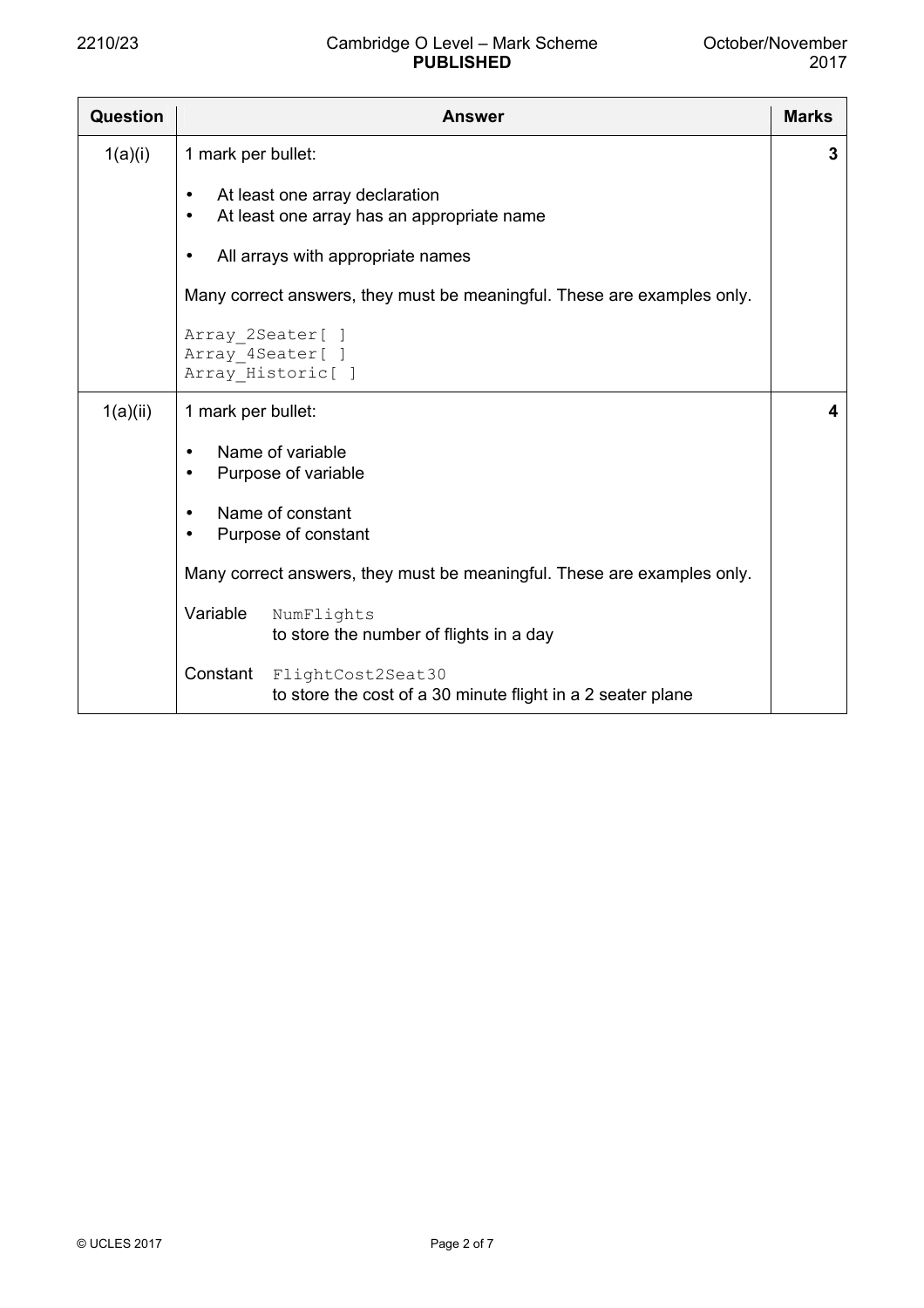## 2210/23 Cambridge O Level – Mark Scheme **PUBLISHED**

| <b>Question</b> | <b>Answer</b>                                                                                                                                                                                                                                                                                                                                                                                                                                                                                                                                                                                                                                          |   |  |  |  |  |  |
|-----------------|--------------------------------------------------------------------------------------------------------------------------------------------------------------------------------------------------------------------------------------------------------------------------------------------------------------------------------------------------------------------------------------------------------------------------------------------------------------------------------------------------------------------------------------------------------------------------------------------------------------------------------------------------------|---|--|--|--|--|--|
| 1(b)            | Any five from:                                                                                                                                                                                                                                                                                                                                                                                                                                                                                                                                                                                                                                         | 5 |  |  |  |  |  |
|                 | Prompt for plane<br>$\bullet$<br>Input plane<br>$\bullet$<br>Prompt for another input length of flight along with the input.<br>$\bullet$<br>Attempt at calculation of maximum number of flights in a day<br>$\bullet$<br>Using correct values for maximum number of flights (from calculation or<br>$\bullet$<br>otherwise)<br>Calculation/determination of cost of a single flight for selected plane and<br>$\bullet$<br>duration<br>Calculation of income that can be generated for one combination of<br>$\bullet$<br>plane and flight<br>Output of total possible income for one combination of plane and flight<br>$\bullet$<br>with message(s) |   |  |  |  |  |  |
|                 | Algorithm example:                                                                                                                                                                                                                                                                                                                                                                                                                                                                                                                                                                                                                                     |   |  |  |  |  |  |
|                 | OUTPUT "Please Enter Type of Plane"<br>OUTPUT "1: 2 Seater"<br>OUTPUT "2: 4 Seater"<br>OUTPUT "3: Historic"<br>INPUT PlaneType<br>OUTPUT "Please Enter Length of Flight"<br>INPUT FlightLength<br>CASE FlightLength of<br>30: OUTPUT "Maximum number of flights is 10"<br>60: OUTPUT "Maximum number of flights is 6"<br>OTHERWISE OUTPUT "Invalid length of flight"<br><b>ENDCASE</b>                                                                                                                                                                                                                                                                 |   |  |  |  |  |  |
|                 | CASE PlaneType of<br>1: Price30 $\leftarrow$ 100; Price60 $\leftarrow$ 150<br>2: Price30 $\leftarrow$ 120; Price60 $\leftarrow$ 200<br>3: Price30 $\leftarrow$ 120; Price60 $\leftarrow$ 500<br>OTHERWISE OUTPUT "Invalid type of plane"<br><b>ENDCASE</b>                                                                                                                                                                                                                                                                                                                                                                                             |   |  |  |  |  |  |
|                 | CASE FlightLength of<br>30: OUTPUT "Total Possible Income is ", Price30 * 10<br>60: OUTPUT "Total Possible Income is ", Price60 * 6<br><b>ENDCASE</b>                                                                                                                                                                                                                                                                                                                                                                                                                                                                                                  |   |  |  |  |  |  |
| 1(c)            | 1 mark for each correct point related to the inputs for Task 1                                                                                                                                                                                                                                                                                                                                                                                                                                                                                                                                                                                         | 4 |  |  |  |  |  |
|                 | Description of how the program would validate the input<br>$\bullet$<br>Description/identification of input(s)<br>$\bullet$<br>Type of validation check<br>$\bullet$<br>Checking inputs against stored data/maxima/correct data<br>$\bullet$<br>Dry-running the program<br>$\bullet$<br>Use of test data<br>$\bullet$<br>Identification of types of test data<br>$\bullet$<br>Example(s) of test data<br>$\bullet$                                                                                                                                                                                                                                     |   |  |  |  |  |  |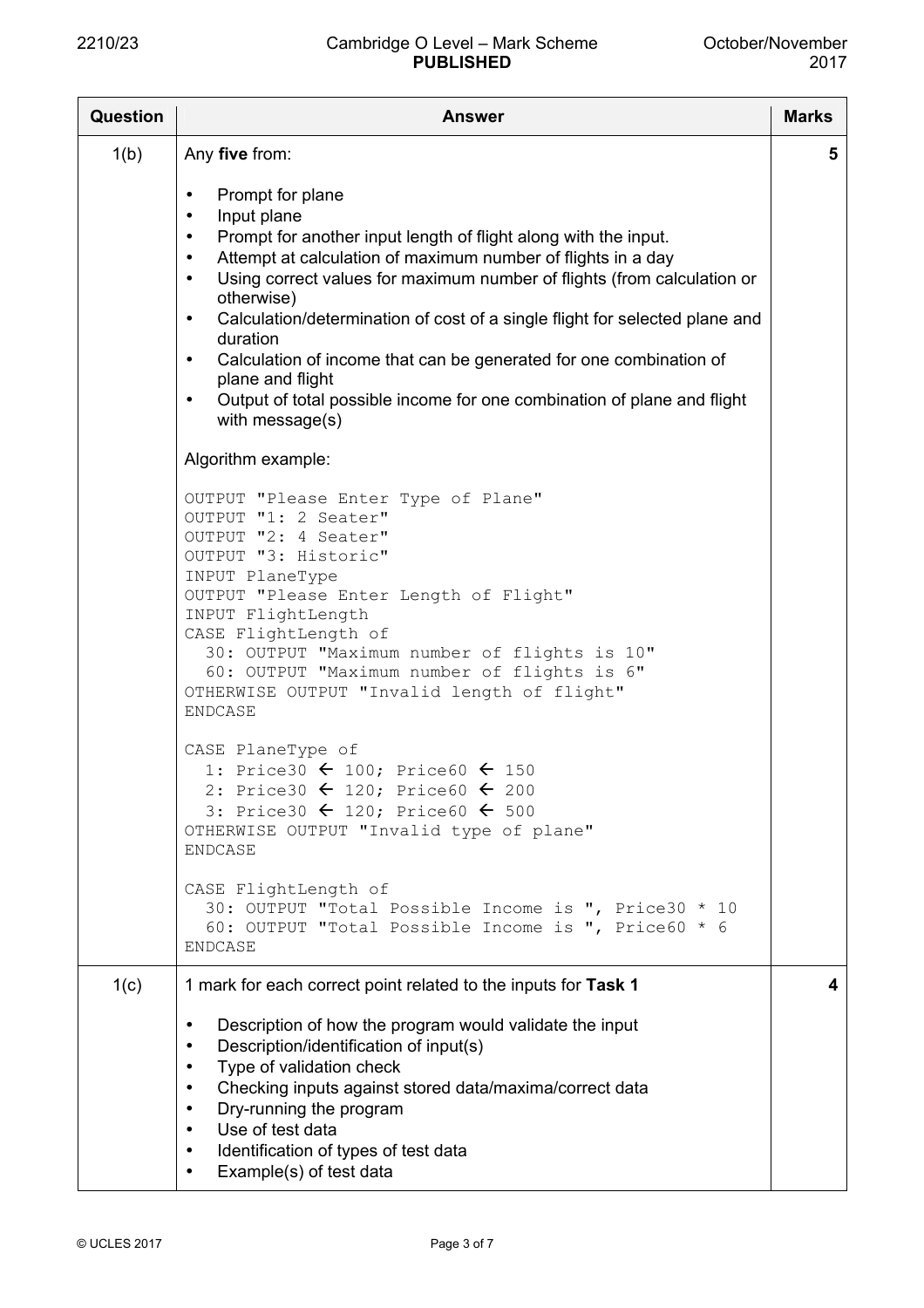| Question | Answer                                                                                                                                                                                          | <b>Marks</b> |
|----------|-------------------------------------------------------------------------------------------------------------------------------------------------------------------------------------------------|--------------|
| 1(d)     | Any four from:<br>Input timeslot<br>Check 3 types of plane<br>Methodology for checking time slot<br>Identify any planes available<br>Output plane(s) available<br>Output if no planes available | 4            |

| Question | <b>Answer</b>                                                                                               | <b>Marks</b> |
|----------|-------------------------------------------------------------------------------------------------------------|--------------|
| 2        | 1 mark for each error identified plus suggested correction (the corrected<br>lines must be written in full) |              |
|          | <b>Line 4 correct line</b> WHILE Number $\leq$ 99 OR Number > 1000                                          |              |
|          | Line 7 correct line $Num[Index] = Number$                                                                   |              |
|          | Line $9$ correct line $NEXT$ (Index)                                                                        |              |
|          | Line 10 correct line PRINT Count                                                                            |              |

| <b>Question</b> | <b>Answer</b>                                                                                                                                                                                                                                                              | <b>Marks</b> |
|-----------------|----------------------------------------------------------------------------------------------------------------------------------------------------------------------------------------------------------------------------------------------------------------------------|--------------|
| 3(a)            | 1 mark per bullet:                                                                                                                                                                                                                                                         | $\mathbf{2}$ |
|                 | Validation checks whether data to be entered is possible/sensible //<br>٠<br>computer check                                                                                                                                                                                |              |
|                 | Verification checks that data entered is the data that was intended to be<br>$\bullet$<br>entered // can be a human check // matches the source                                                                                                                            |              |
| 3(b)            | 1 mark for each valid point                                                                                                                                                                                                                                                | $\mathbf{2}$ |
|                 | <b>Either</b><br>Double Entry // suitable practical example<br>٠<br>the data will be entered twice<br>$\bullet$<br>compared by the computer or by a human<br>$\bullet$<br>if a discrepancy is found, the data entry operator is asked to re-enter<br>$\bullet$<br>the data |              |
|                 | <b>Or</b><br>Visual Verification // suitable practical example<br>٠<br>the data will be compared to the source 'document'<br>$\bullet$<br>compared by a human<br>٠<br>if a discrepancy is found, the data is re-entered<br>$\bullet$                                       |              |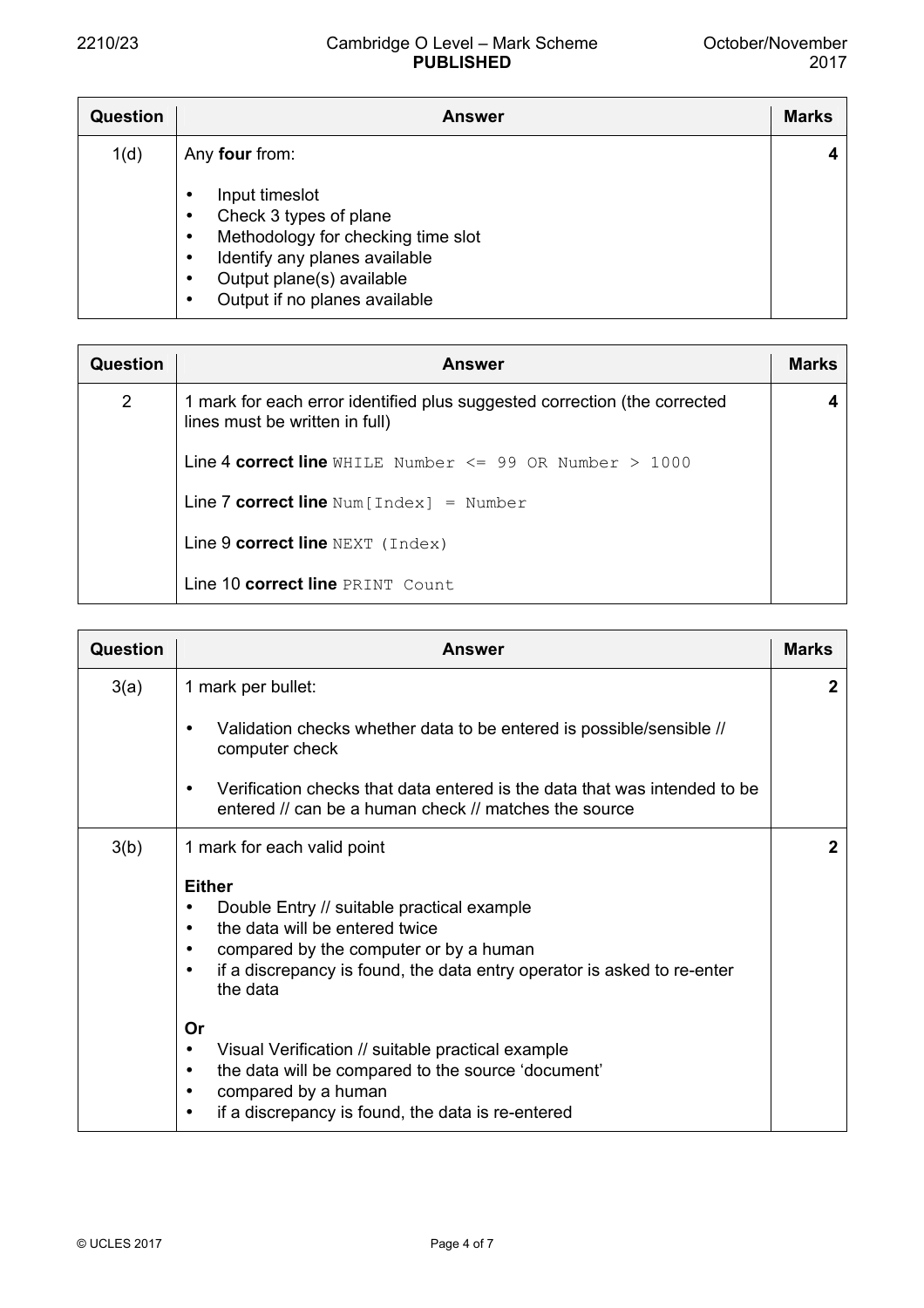| <b>Question</b> | <b>Answer</b>                                                                                         | <b>Marks</b> |
|-----------------|-------------------------------------------------------------------------------------------------------|--------------|
| 3(c)            | 1 mark for explanation and 1 mark for an expansion                                                    | $\mathbf{2}$ |
|                 | Library routine is a list of instructions // block of code // subroutine<br>that is used often        |              |
|                 | which is given a name<br>and which can be called from other programs                                  |              |
|                 | Library routines make writing programs easier and faster as the code is<br>٠<br>already written       |              |
|                 | Library routines make program testing easier as the code has already<br>٠<br>been tested and debugged |              |

| <b>Question</b> | <b>Answer</b>                                                                                                                                                               |   |  |  |  |
|-----------------|-----------------------------------------------------------------------------------------------------------------------------------------------------------------------------|---|--|--|--|
| 4(a)            | 1 mark for each correct line                                                                                                                                                | 4 |  |  |  |
|                 | <b>Pseudocode description</b><br><b>Pseudocode statement</b>                                                                                                                |   |  |  |  |
|                 | A loop that will iterate at<br>least once.<br>FORTONEXT                                                                                                                     |   |  |  |  |
|                 | IFTHENELSEENDIF<br>A conditional statement to<br>deal with many possible<br>outcomes.                                                                                       |   |  |  |  |
|                 | WHILEDOENDWHILE                                                                                                                                                             |   |  |  |  |
|                 | A loop that will iterate a set<br>number of times.<br>CASEOFOTHERWISEENDCASE                                                                                                |   |  |  |  |
|                 | REPEAT  UNTIL<br>A conditional statement<br>with different outcomes for<br>true and false.                                                                                  |   |  |  |  |
| 4(b)            | 1 mark per bullet:<br>Appropriate loop controls<br>$\bullet$<br>Read from array<br>$\bullet$<br>Print from array (the last two points can be in one statement)<br>$\bullet$ | 3 |  |  |  |
|                 | Note reading and printing <b>MUST</b> be within the same loop                                                                                                               |   |  |  |  |
|                 | Example algorithm:                                                                                                                                                          |   |  |  |  |
|                 | Count $\leftarrow$ 0<br>WHILE Count $<$ 50 DO<br>OUTPUT Name [Count]<br>Count $\leftarrow$ Count + 1<br>ENDWHILE                                                            |   |  |  |  |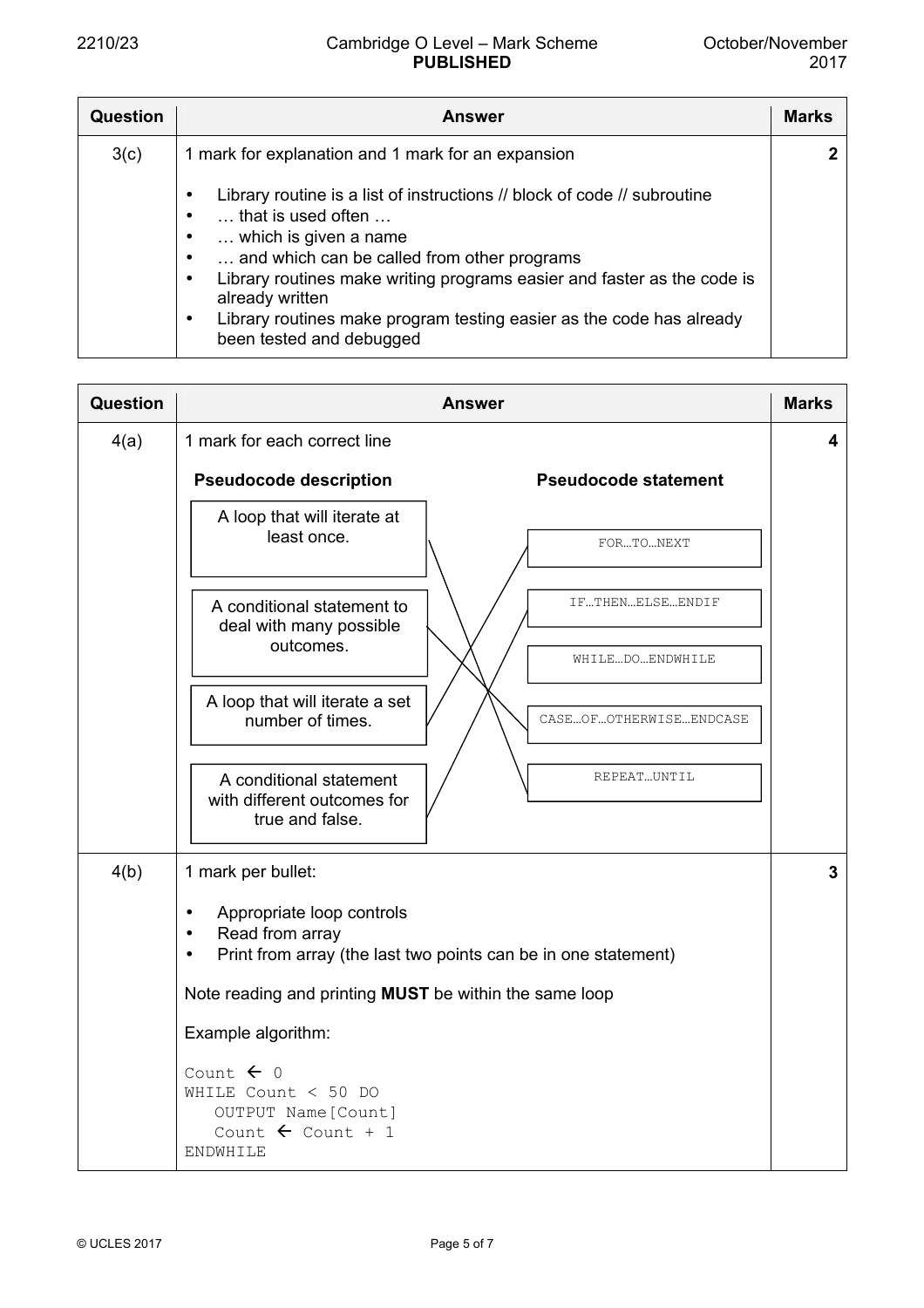| <b>Question</b> |                    |                         |         | <b>Answer</b>                                                                |         |         |             | <b>Marks</b>   |
|-----------------|--------------------|-------------------------|---------|------------------------------------------------------------------------------|---------|---------|-------------|----------------|
| 5(a)            | <b>Flag</b>        | Count                   | Name[1] | Name[2]                                                                      | Name[3] | Name[4] | <b>Temp</b> | 5              |
|                 |                    |                         | Jamal   | Amir                                                                         | Eve     | Tara    |             |                |
|                 | $\mathbf 0$        | $\mathbf{1}$            | Amir    | Jamal                                                                        | Eve     | Tara    | Jamal       |                |
|                 | 1                  | $\overline{2}$          | Amir    | Jamal                                                                        | Eve     | Tara    | Jamal       |                |
|                 | 1                  | 3                       | Amir    | Eve                                                                          | Jamal   | Tara    | Jamal       |                |
|                 | 1                  | 4                       | Amir    | Eve                                                                          | Jamal   | Tara    | Jamal       |                |
|                 | $\pmb{0}$          | $\mathbf 1$             | Amir    | Eve                                                                          | Jamal   | Tara    | Jamal       |                |
|                 | $\pmb{0}$          | $\overline{2}$          | Amir    | Eve                                                                          | Jamal   | Tara    | Jamal       |                |
|                 | $\mathbf 0$        | 3                       | Amir    | Eve                                                                          | Jamal   | Tara    | Jamal       |                |
|                 | $\mathbf 0$        | $\overline{\mathbf{4}}$ | Amir    | Eve                                                                          | Jamal   | Tara    | Jamal       |                |
|                 |                    |                         |         |                                                                              |         |         |             |                |
|                 |                    |                         |         |                                                                              |         |         |             |                |
|                 |                    |                         |         |                                                                              |         |         |             |                |
|                 |                    |                         |         | (1 Mark) (1 Mark) (--------1 Mark--------) (--------1 Mark--------) (1 Mark) |         |         |             |                |
|                 |                    |                         |         |                                                                              |         |         |             |                |
| 5(b)            | 1 mark per bullet: |                         |         |                                                                              |         |         |             | $\overline{2}$ |
|                 | $\bullet$<br>٠     | Sorting the names       |         | Ascending order / A to Z / lowest to highest / Alphabetic order              |         |         |             |                |

| Question | <b>Answer</b>                                                                                                                                                      |  |  |  |  |  |
|----------|--------------------------------------------------------------------------------------------------------------------------------------------------------------------|--|--|--|--|--|
| 6(a)     | 1 mark for any sensible appropriate field name<br>1 mark for data type, purpose + example data                                                                     |  |  |  |  |  |
|          | Example 1:<br>Field Name:<br><b>SPECIESID</b><br>Data Type:<br>Alphanumeric<br>Primary key<br>Purpose:<br>SP06583<br>Example Data:                                 |  |  |  |  |  |
|          | Example 2:<br>Field name:<br><b>NUMBER</b><br>Data Type:<br>Integer<br>To record how many of that species there are at the park<br>Purpose:<br>Example Data:<br>30 |  |  |  |  |  |